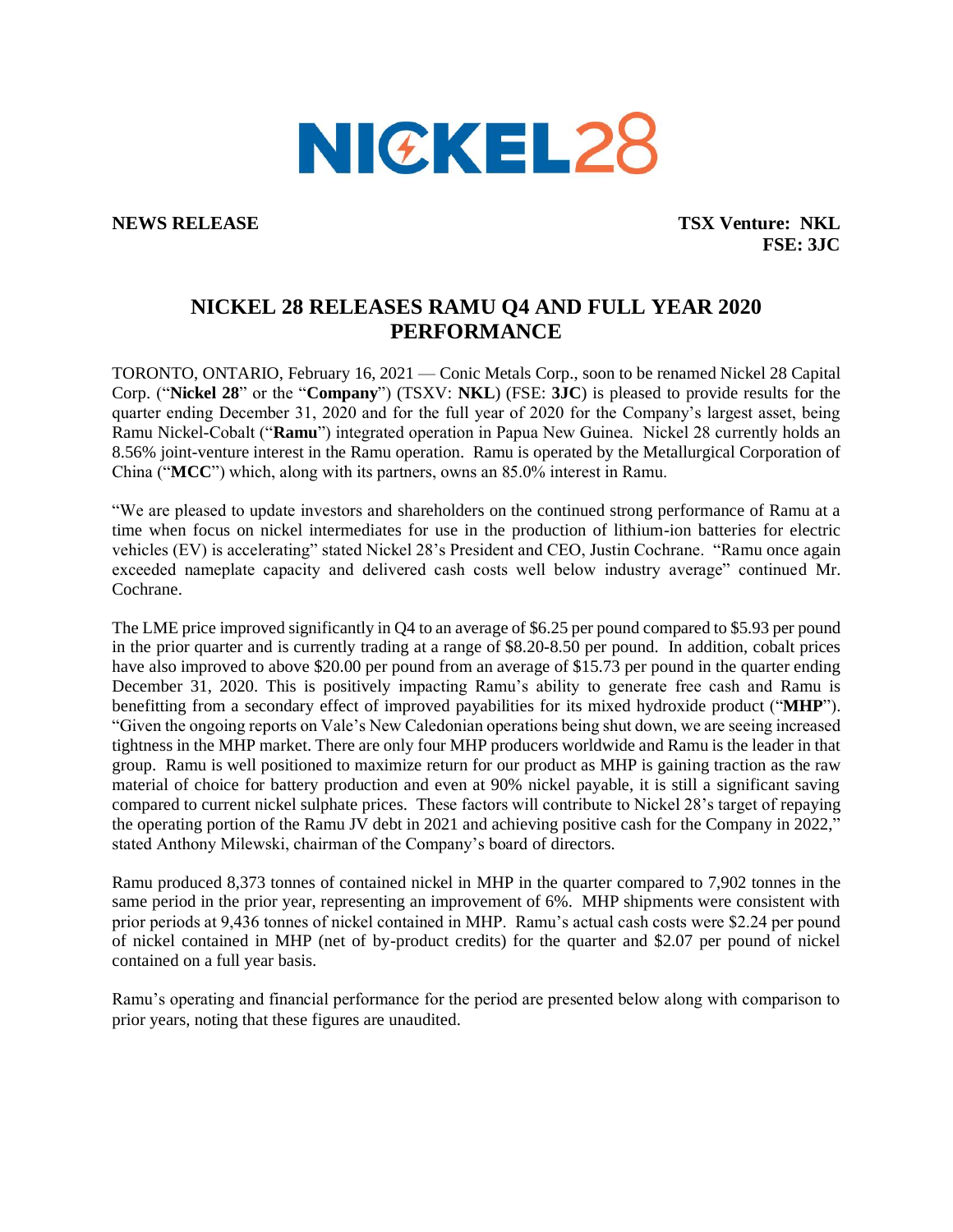|                                                         | 2018   |                  | 2019   |                  | 2020   |                  |
|---------------------------------------------------------|--------|------------------|--------|------------------|--------|------------------|
|                                                         | Q4     | <b>Full Year</b> | Q4     | <b>Full Year</b> | Q4     | <b>Full Year</b> |
| Ore Processed (dry kt)                                  | 963    | 3,710            | 886    | 3,556            | 884    | 3,572            |
| MHP Produced (dry tonne)                                | 23,871 | 92,258           | 19.695 | 83,024           | 21,435 | 84,602           |
| Contained Nickel (tonne)                                | 9,182  | 35,355           | 7,902  | 32,722           | 8,373  | 33,659           |
| Contained Cobalt (tonne)                                | 838    | 3,275            | 674    | 2,911            | 745    | 2,941            |
| Nickel Capacity Utilization (% of design <sup>1</sup> ) | 113%   | 108%             | 97%    | 100%             | 103%   | 103%             |
| MHP Shipped (dry tonne)                                 | 24,272 | 66,565           | 24,460 | 103,891          | 24,397 | 75,071           |
| Contained Nickel (tonne)                                | 9,413  | 25,960           | 9,685  | 40,261           | 9,436  | 29,683           |
| Contained Cobalt (tonne)                                | 865    | 2,429            | 827    | 3,626            | 850    | 2,600            |
| Cash Cost Actual <sup>2</sup>                           | \$1.49 | \$0.87           | \$2.68 | \$2.57           | \$2.24 | \$2.07           |

| <i>Note</i> (1) | Ramu design capacity of 32,600 tonne/year contained Ni |
|-----------------|--------------------------------------------------------|
| <i>Note</i> (2) | Actual Cash Cost net of byproduct credit               |

A. Nickel 28 has included certain performance measures in this press release that do not have any standardized meaning prescribed by international financial reporting standards (IFRS) including (Cash Cost Actual. The presentation of these non-IFRS measures is intended to provide additional information and should not be considered in isolation or as a substitute for measures of performance prepared in accordance with IFRS. Other companies may calculate these non-IFRS measures differently. Note these figures have not been audited and are subject to change.

B. These figures have not been audited and are subject to change. As the company has not yet finished its year-end annual close procedures, and the audit of its 2020 financial statements is not complete, the anticipated financial information presented in this press release is preliminary, subject to final year-end closing adjustments and may change materially. The information presented above has not been audited by the company's independent accountants, should not be considered a substitute for audited financial statements and should not be regarded as a representation by the company as to the actual financial results.

## **About Conic / Nickel 28**

Conic Metals Corp. is a nickel-cobalt producer through its 8.56% joint-venture interest in the producing, long-life and world-class Ramu Nickel-Cobalt Operation located in Papua New Guinea. Ramu provides Conic with significant attributable nickel and cobalt production thereby offering our shareholders direct exposure to two metals which are critical to the adoption of electric vehicles. In addition, Conic manages a portfolio of 13 nickel and cobalt royalties on development and exploration projects in Canada, Australia and Papua New Guinea.

## **Cautionary Note Regarding Forward-Looking Statements**

This news release contains certain information which constitutes 'forward-looking statements' and 'forward-looking information' within the meaning of applicable Canadian securities laws. Any statements that are contained in this news release that are not statements of historical fact may be deemed to be forwardlooking statements. Forward-looking statements are often identified by terms such as "may", "should", "anticipate", "expect", "potential", "believe", "intend" or the negative of these terms and similar expressions. Forward-looking statements in this news release include, but are not limited to: statements and figures with respect to the operational and financial results; statements with respect to the prospects of nickel and cobalt in the global electrification of vehicles; statements related to the repayment of the